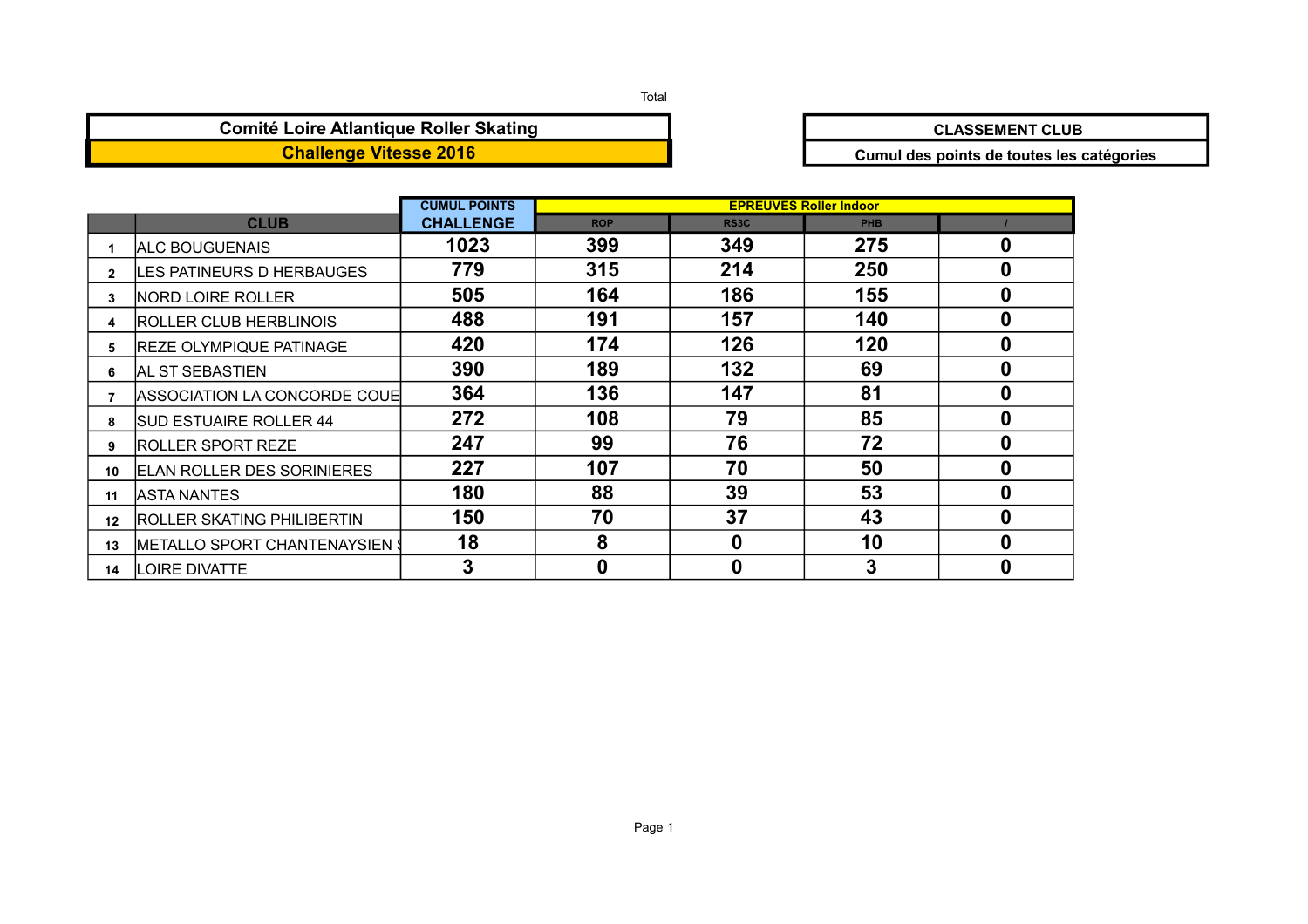## **Comité Loire Atlantique Roller Skating and Catégorie : Super-mini filles**

## **Challenge Vitesse 2016**

**Année : 2010-2011**

|                  |            |      |              |                  | $\mathbf 0$ | $\mathbf 0$ | $\mathbf 0$     | $\mathsf 0$ |
|------------------|------------|------|--------------|------------------|-------------|-------------|-----------------|-------------|
|                  |            |      |              | <b>Points</b>    |             |             | <b>Epreuves</b> |             |
|                  | <b>Nom</b> | Club | <b>N°Dos</b> | <b>Challenge</b> | <b>ROP</b>  | RS3C        | <b>PHB</b>      |             |
| 1                |            |      |              | $\boldsymbol{0}$ |             |             |                 |             |
| $\overline{2}$   |            |      |              | $\boldsymbol{0}$ |             |             |                 |             |
| $\mathbf{3}$     |            |      |              | 0                |             |             |                 |             |
| $\overline{4}$   |            |      |              | 0                |             |             |                 |             |
| 5                |            |      |              | 0                |             |             |                 |             |
| 6                |            |      |              | 0                |             |             |                 |             |
| $\overline{7}$   |            |      |              | 0                |             |             |                 |             |
| 8                |            |      |              | 0                |             |             |                 |             |
| $\boldsymbol{9}$ |            |      |              | 0                |             |             |                 |             |
| $10\,$           |            |      |              | 0                |             |             |                 |             |
| 11               |            |      |              | 0                |             |             |                 |             |
| 12               |            |      |              | 0                |             |             |                 |             |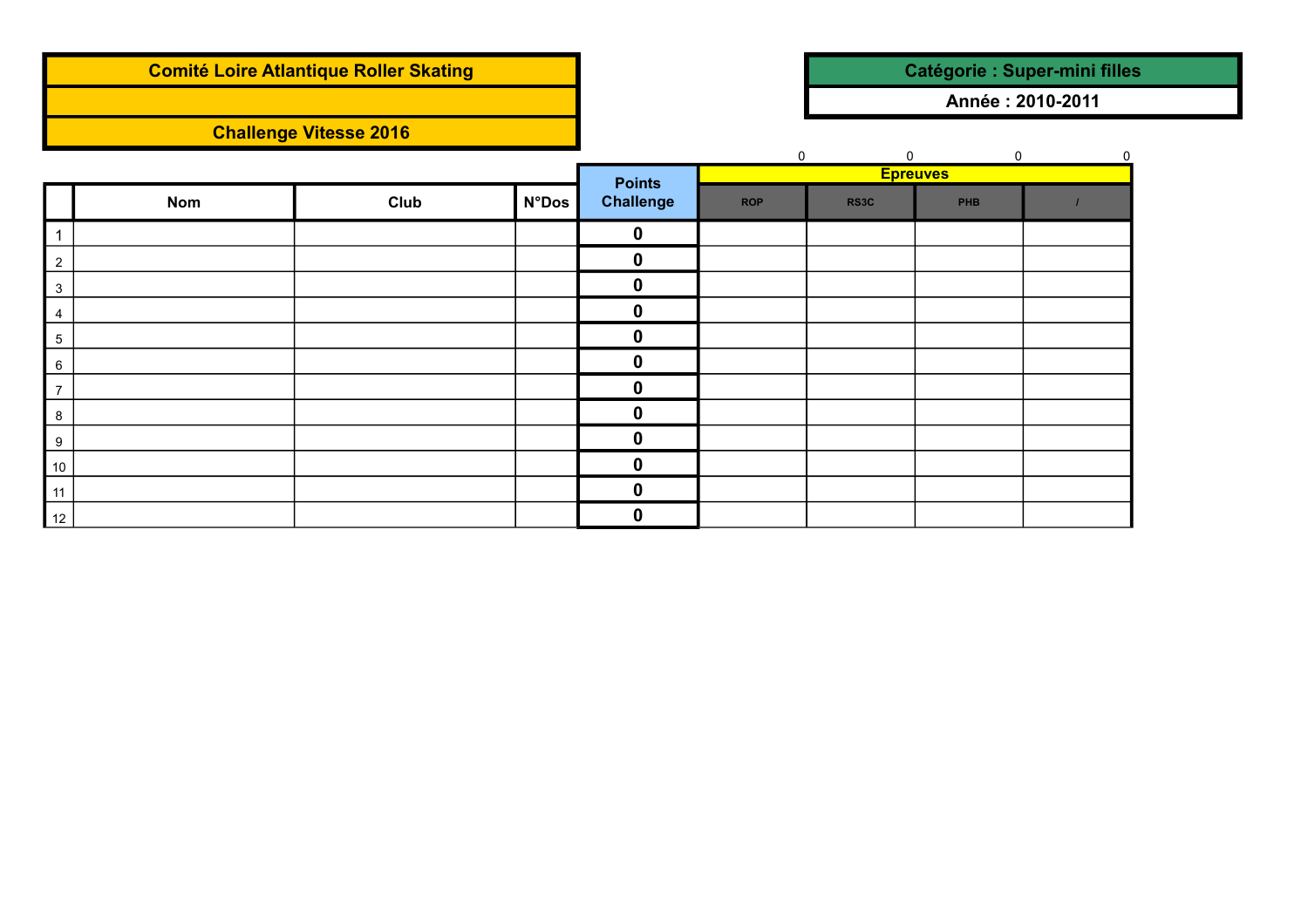|                |            | <b>Comité Loire Atlantique Roller Skating</b> |              |                                   |             |                   |                                | Catégorie : Super-mini garçons |
|----------------|------------|-----------------------------------------------|--------------|-----------------------------------|-------------|-------------------|--------------------------------|--------------------------------|
|                |            |                                               |              |                                   |             |                   | Année: 2010-2011               |                                |
|                |            | <b>Challenge Vitesse 2016</b>                 |              |                                   |             |                   |                                |                                |
|                |            |                                               |              |                                   | $\mathbf 0$ | $\mathbf{0}$      | $\mathbf 0$<br><b>Epreuves</b> |                                |
|                | <b>Nom</b> | Club                                          | <b>N°Dos</b> | <b>Points</b><br><b>Challenge</b> | <b>ROP</b>  | RS <sub>3</sub> C | <b>PHB</b>                     |                                |
|                |            |                                               |              | $\mathbf 0$                       |             |                   |                                |                                |
| $\overline{2}$ |            |                                               |              | 0                                 |             |                   |                                |                                |
| 3              |            |                                               |              | 0                                 |             |                   |                                |                                |
| 4              |            |                                               |              | U                                 |             |                   |                                |                                |
| $\,$ 5 $\,$    |            |                                               |              | 0                                 |             |                   |                                |                                |
| 6              |            |                                               |              | 0                                 |             |                   |                                |                                |
| $\overline{7}$ |            |                                               |              | $\bf{0}$                          |             |                   |                                |                                |
| 8              |            |                                               |              | $\mathbf 0$                       |             |                   |                                |                                |
| 9              |            |                                               |              | 0                                 |             |                   |                                |                                |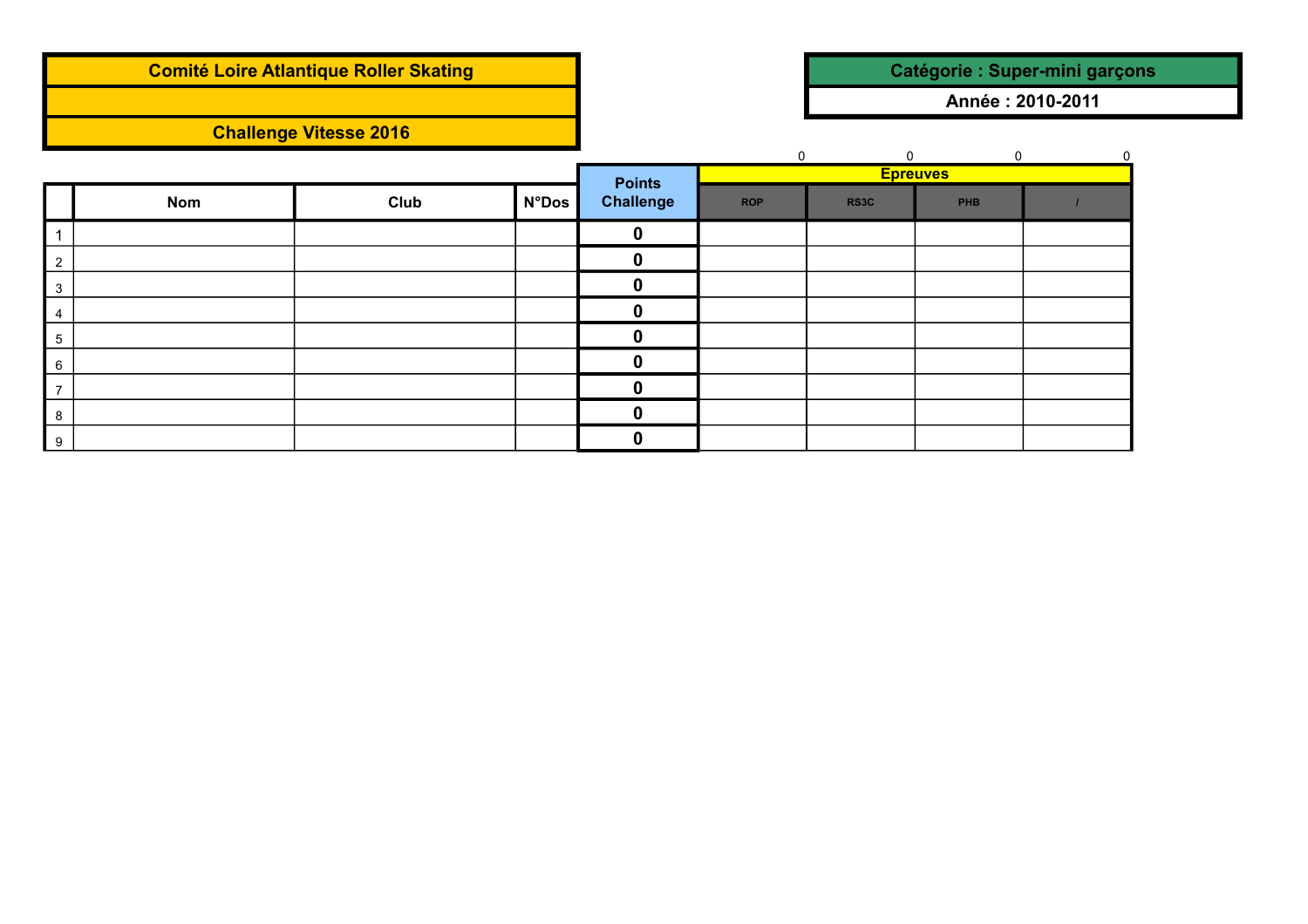## **Comité Loire Atlantique Roller Skating and Catégorie in the Catégorie : Mini filles**

# **Challenge Vitesse 2016**

**Année : 2008-2009**

|                |                        |                                |                |                                   | 12               | 0                                    |                         |  |
|----------------|------------------------|--------------------------------|----------------|-----------------------------------|------------------|--------------------------------------|-------------------------|--|
|                | <b>Nom</b>             | Club                           | <b>N°Dos</b>   | <b>Points</b><br><b>Challenge</b> | <b>ROP</b>       | <b>Epreuves</b><br>RS <sub>3</sub> C | <b>PHB</b>              |  |
|                |                        |                                |                |                                   |                  |                                      |                         |  |
|                | <b>RAYSSAC ERINE</b>   | LES PATINEURS D HERBAUGE       | 29             | 74                                | 27               | 24                                   | 23                      |  |
| $\overline{2}$ | <b>LECLAIR SARAH</b>   | ES PATINEURS D HERBAUGE        | 19             | 73                                | 26               | 25                                   | 22                      |  |
|                | 3 CLOUET FAUSTINE      | ASSOCIATION LA CONCORDE        | 7              | 64                                | 25               | 22                                   | 17                      |  |
| $\overline{4}$ | <b>ROUSSEAU LOLA</b>   | <b>ALC BOUGUENAIS</b>          | 30             | 59                                | 24               | 14                                   | 21                      |  |
|                | 5 CHAUVET GWENDOLINE   | <b>SUD ESTUAIRE ROLLER 44</b>  | 6              | 56                                | 23               | 15                                   | 18                      |  |
|                | 6 FARIA BÉLINDA        | <b>ALC BOUGUENAIS</b>          | 9              | 54                                | 20               | 23                                   | 11                      |  |
|                | 7 PLOUHINEC JULIETTE   | <b>ALC BOUGUENAIS</b>          | 25             | 53                                | 19               | 20                                   | 14                      |  |
| 8              | <b>GICQUEL ELENA</b>   | LES PATINEURS D HERBAUGE       | 13             | 50                                | 18               | 13                                   | 19                      |  |
| 9              | <b>IMILCENT ALYSSA</b> | <b>SUD ESTUAIRE ROLLER 44</b>  | 20             | 50                                | 22               | 18                                   | 10                      |  |
|                | 10 ANDRE THAIS         | <b>ROLLER CLUB HERBLINOIS</b>  | 1              | 49                                | 17               | 17                                   | 15                      |  |
|                | 11 BILLET CAMILLE      | ALC BOUGUENAIS                 | 4              | 42                                | 21               | 21                                   | $\mathbf 0$             |  |
|                | 12 WAAST BERTILLE      | <b>REZE OLYMPIQUE PATINAGE</b> | 34             | 39                                | $\boldsymbol{0}$ | 19                                   | 20                      |  |
|                | 13 MODICOM CLOE        | <b>NORD LOIRE ROLLER</b>       | 22             | 36                                | 12               | 12                                   | 12                      |  |
|                | 14 FAU CAMILLE         | ROLLER CLUB HERBLINOIS         | 10             | 30                                | 5                | 9                                    | 16                      |  |
|                | 15 BERNET EMMA         | LES PATINEURS D HERBAUGE       | 3              | 28                                | 15               | $\mathbf 0$                          | 13                      |  |
|                | 16 RAYMOND MARGAUX     | <b>REZE OLYMPIQUE PATINAGE</b> | 28             | 27                                | 13               | 11                                   | $\mathbf{3}$            |  |
|                | 17 THUILLIER LOLA      | <b>ASTA NANTES</b>             | 33             | 26                                | 8                | 10                                   | 8                       |  |
|                | 18 GOBIN WENDY         | LES PATINEURS D HERBAUGE       | 14             | 23                                | 14               | $\boldsymbol{0}$                     | 9                       |  |
|                | 19 AUDEBRAND EMMA      | <b>ROLLER SPORT REZE</b>       | $\overline{2}$ | 23                                | 11               | 5                                    | 7                       |  |
|                | 20  ISNARD LISA        | AL ST SEBASTIEN                | 18             | 16                                | 16               | $\mathbf 0$                          | $\boldsymbol{0}$        |  |
|                | 21 LANDRY ALOU HANAÉ   | ALC BOUGUENAIS                 | 36             | 16                                | $\boldsymbol{0}$ | 16                                   | $\mathbf 0$             |  |
|                | 22 GUILBAUD ZAHO       | SUD ESTUAIRE ROLLER 44         | 15             | 15                                | 6                | 3                                    | 6                       |  |
|                | 23 GUITTON DIANE       | <b>NORD LOIRE ROLLER</b>       | 16             | 14                                | $\overline{2}$   | $\overline{7}$                       | 5                       |  |
|                | 24 GATEAU ELINA        | <b>ALC BOUGUENAIS</b>          | 12             | 13                                | $\overline{7}$   | 4                                    | $\overline{\mathbf{2}}$ |  |
|                | 25 BRUNO LOANE         | LES PATINEURS D HERBAUGE       | 5              | 13                                | 10               | $\overline{2}$                       | 1                       |  |
|                | 26 HOINVILLE CHARLOTTE | <b>ASSOCIATION LA CONCORDE</b> | 17             | 9                                 | 9                | $\mathbf 0$                          | $\bf{0}$                |  |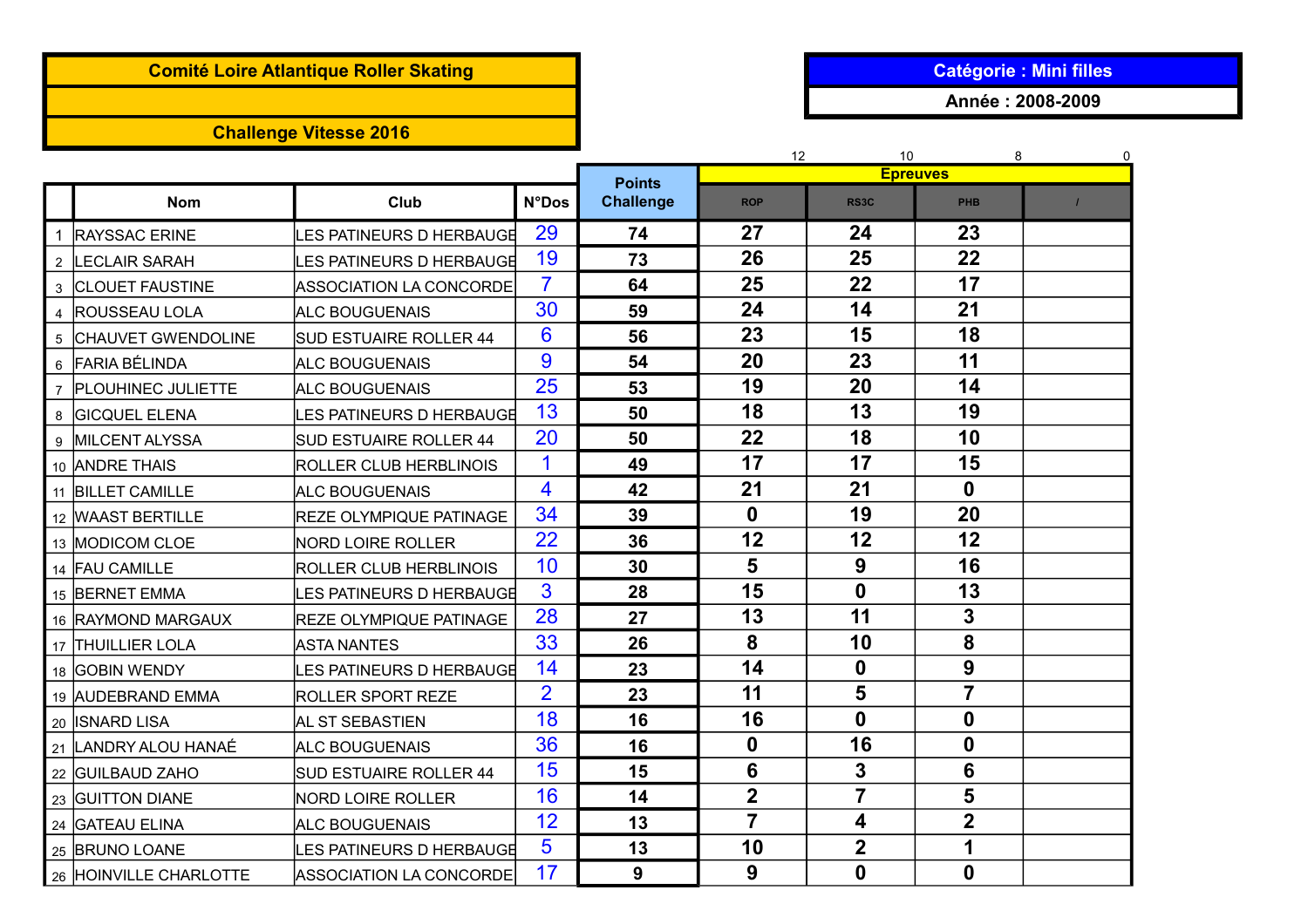|    | 27 POULAIN CAMILLE     | ASSOCIATION LA CONCORDE       | 26              |  |  |  |
|----|------------------------|-------------------------------|-----------------|--|--|--|
|    | 28 MOREAU ENORA        | NORD LOIRE ROLLER             | 37              |  |  |  |
|    | 29  PAGES MILA         | METALLO SPORT CHANTENAY       | 24              |  |  |  |
|    | 30 DENIAUD ROSALIE     | <b>IASTA NANTES</b>           |                 |  |  |  |
| 31 | <b>IFERREIRA JULIA</b> | <b>ROLLER CLUB HERBLINOIS</b> | $\overline{11}$ |  |  |  |
|    | 32 SULMONT LEILA       | <b>IASTA NANTES</b>           | 32              |  |  |  |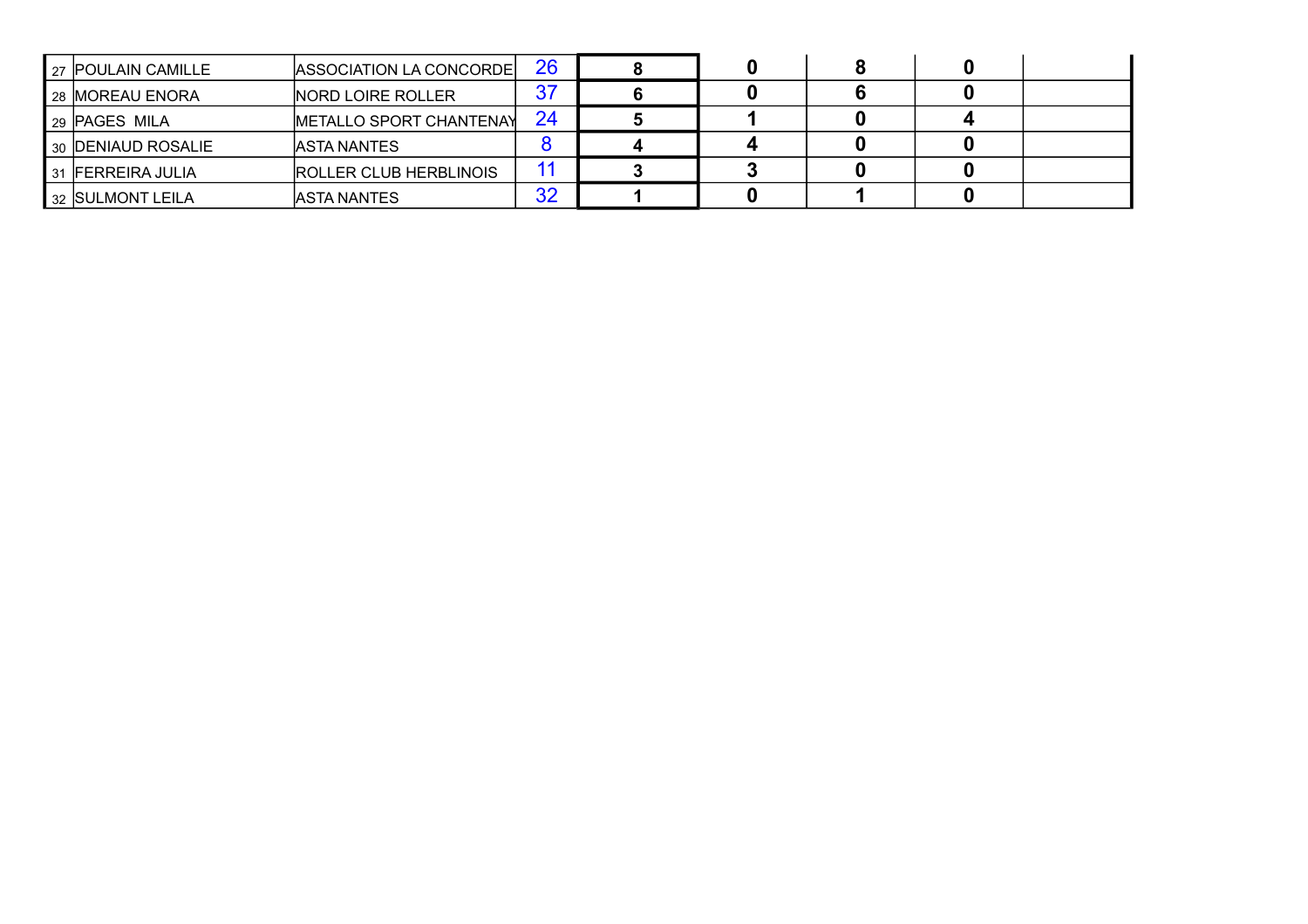# **Comité Loire Atlantique Roller Skating and Catégorie : Mini garçons**

## **Challenge Vitesse 2016**

**Année : 2008-2009**

|                |                                             |                                  |                |                            | 4                | 5                | 4<br><b>Epreuves</b> | 0 |
|----------------|---------------------------------------------|----------------------------------|----------------|----------------------------|------------------|------------------|----------------------|---|
|                | <b>Nom</b>                                  | <b>Club</b>                      | <b>N°Dos</b>   | <b>Points</b><br>Challenge | <b>ROP</b>       | RS3C             | <b>PHB</b>           |   |
|                | <b>CARRIO MARTIN</b>                        | <b>ALC BOUGUENAIS</b>            | 8              | 58                         | 19               | 20               | 19                   |   |
|                | 2 LEBRETON YONI                             | LES PATINEURS D HERBAUGE         | 18             | 52                         | 16               | 18               | 18                   |   |
|                | 3 <b>VINCENT JONAS</b>                      | <b>ALC BOUGUENAIS</b>            | 36             | 52                         | 18               | 19               | 15                   |   |
|                | 4 BIFFE JUDIKAEL                            | <b>ALC BOUGUENAIS</b>            | 5              | 47                         | 17               | 16               | 14                   |   |
|                | 5 BATY TILIO                                | AL ST SEBASTIEN                  | $\overline{2}$ | 45                         | 14               | 14               | 17                   |   |
| 6              | <b>COLAS LUCKSON</b>                        | <b>REZE OLYMPIQUE PATINAGE</b>   | 11             | 42                         | 15               | 17               | 10                   |   |
| $\overline{7}$ | <b>BELLAY MELVYN</b>                        | <b>ALC BOUGUENAIS</b>            | 4              | 41                         | 13               | 15               | 13                   |   |
|                | 8 CHARIER MATHEO                            | <b>REZE OLYMPIQUE PATINAGE</b>   | 10             | 33                         | 10               | 11               | 12                   |   |
| 9              | MALHERBE LOUIS                              | LES PATINEURS D HERBAUGE         | 22             | 31                         | 12               | 10               | 9                    |   |
|                | 10 GATEAU LOAN                              | <b>ALC BOUGUENAIS</b>            | 14             | 29                         | $\mathbf 0$      | 13               | 16                   |   |
|                | 11  TEKPAH ALOHOETEY EDEM                   | <b>ROLLER CLUB HERBLINOIS</b>    | 34             | 29                         | 9                | 12               | 8                    |   |
|                | 12 RAIMBAULT-COUROUSSE KIMNORD LOIRE ROLLER |                                  | 28             | 20                         | $6\phantom{1}6$  | 8                | 6                    |   |
|                | 13 GUISSEAU AXEL                            | <b>ELAN ROLLER DES SORINIER</b>  | 15             | 17                         | 4                | 9                | 4                    |   |
|                | 14 JAAFAR JULES                             | <b>ASTA NANTES</b>               | 16             | 17                         | 8                | 6                | 3                    |   |
|                | 15 BORONAT PIERRE                           | <b>ROLLER SKATING PHILIBERTI</b> | 6              | 15                         | 3                | 5                | 7                    |   |
|                | 16 TROUVE MATHIS                            | <b>ELAN ROLLER DES SORINIER</b>  | 35             | 14                         | $\overline{7}$   | $\overline{7}$   | $\mathbf{0}$         |   |
|                | 17 LOHEAC BARTHELIS                         | <b>ASTA NANTES</b>               | 19             | 11                         | $\mathbf 0$      | $\mathbf 0$      | 11                   |   |
|                | 18 GARNIER ARMAND                           | <b>ASTA NANTES</b>               | 13             | 11                         | 11               | $\boldsymbol{0}$ | $\mathbf 0$          |   |
|                | 19 ANDRE MALO                               | ROLLER CLUB HERBLINOIS           | $\mathbf 1$    | $6\phantom{1}6$            | 1                | $\mathbf 0$      | 5                    |   |
|                | 20 KOUYATE NINO                             | <b>METALLO SPORT CHANTENAY</b>   | 17             | 5                          | 5                | $\boldsymbol{0}$ | $\mathbf 0$          |   |
|                | 21 SKOURI MILO                              | <b>ASTA NANTES</b>               | 33             | 4                          | $\overline{2}$   | $\boldsymbol{0}$ | $\overline{2}$       |   |
|                | 22 LOIRAT EDGAR                             | <b>NORD LOIRE ROLLER</b>         | 20             | 4                          | $\boldsymbol{0}$ | 4                | 0                    |   |
|                | 23 BOURY-HENTZEN YANN                       | ASSOCIATION LA CONCORDE          | $\overline{7}$ | $\mathbf{3}$               | $\boldsymbol{0}$ | $\mathbf 2$      | 1                    |   |
|                | 24 SIMON KILLIAN                            | ROLLER CLUB HERBLINOIS           | 31             | 3                          | $\boldsymbol{0}$ | 3                | 0                    |   |
|                | 25 SARRAMAIGNA ELOUEN                       | AL ST SEBASTIEN                  | 30             | 1                          | $\boldsymbol{0}$ | 1                | 0                    |   |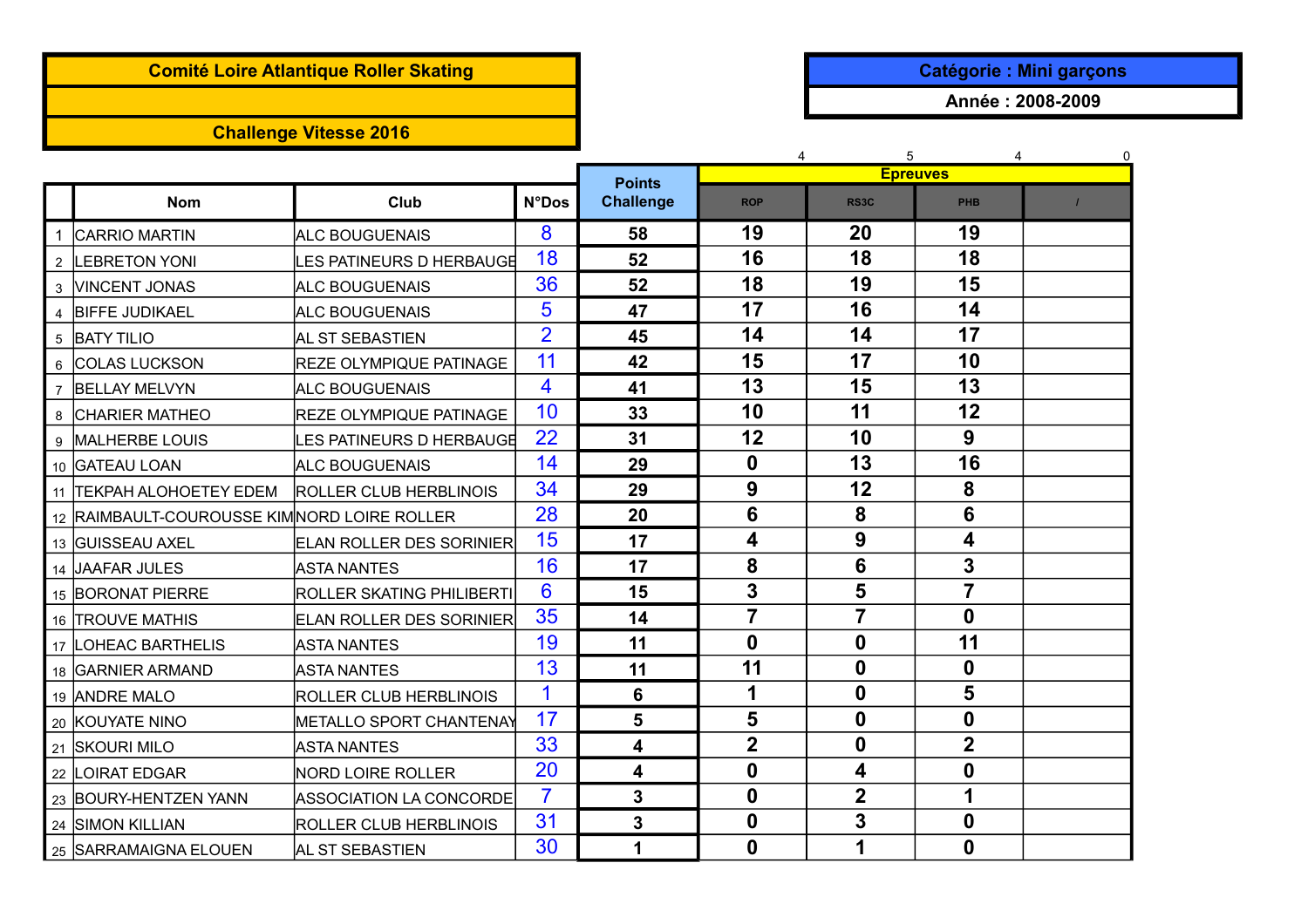# **Comité Loire Atlantique Roller Skating and Catégorie in the Catégorie : Poussin filles**

## **Challenge Vitesse 2016**

**Année : 2006-2007**

|                           |                                                     |                |                  | 15<br>19<br>13 |                   |                  |  |
|---------------------------|-----------------------------------------------------|----------------|------------------|----------------|-------------------|------------------|--|
|                           |                                                     |                | <b>Points</b>    |                | <b>Epreuves</b>   |                  |  |
| <b>Nom</b>                | Club                                                | <b>N°Dos</b>   | <b>Challenge</b> | <b>ROP</b>     | RS <sub>3</sub> C | <b>PHB</b>       |  |
| 1 PIQUET--BIGEAULT MAELLE | <b>ROLLER SPORT REZE</b>                            | 36             | 87               | 32             | 30                | 25               |  |
| 2 BAZON LEONIE            | <b>ROLLER CLUB HERBLINOIS</b>                       | 4              | 86               | 33             | 25                | 28               |  |
| 3 AMOUZOU ERIKA           | <b>ROLLER CLUB HERBLINOIS</b>                       | 3              | 83               | 27             | 29                | 27               |  |
| 4 LEMARIE LOANE           | LES PATINEURS D HERBAUGE                            | 31             | 75               | 28             | 21                | 26               |  |
| 5 COESLIER LUCIE          | <b>ALC BOUGUENAIS</b>                               | 11             | 73               | 31             | 19                | 23               |  |
| 6 DANO AMBRE              | <b>NORD LOIRE ROLLER</b>                            | 13             | 72               | 26             | 24                | 22               |  |
| 7 ROESLIN NEVE            | LES PATINEURS D HERBAUGE                            | 40             | 66               | 18             | 28                | 20               |  |
| 8  MAILLARD-JARNOUX LEYA  | <b>NORD LOIRE ROLLER</b>                            | 32             | 65               | 30             | 18                | 17               |  |
| 9 SURGET ZOHRA            | <b>NORD LOIRE ROLLER</b>                            | 42             | 65               | 24             | 26                | 15               |  |
| 10 BERNET CLOE            | LES PATINEURS D HERBAUGE                            | 5              | 62               | 25             | 13                | 24               |  |
| 11 CHAMARD LOUISE         | <b>ELAN ROLLER DES SORINIER</b>                     | 10             | 58               | 20             | 20                | 18               |  |
| 12 JACQ CHARLOTTE         | <b>NORD LOIRE ROLLER</b>                            | 25             | 58               | 17             | 27                | 14               |  |
| 13 FAVRIAU LOUNA          | AL ST SEBASTIEN                                     | 18             | 55               | 23             | 16                | 16               |  |
| 14  URBANIAK LOU          | ALC BOUGUENAIS                                      | 44             | 52               | 29             | 23                | $\boldsymbol{0}$ |  |
| 15 DAUVIER THAIS          | <b>NORD LOIRE ROLLER</b>                            | 14             | 43               | $\mathbf 0$    | 22                | 21               |  |
| 16 DROGOU MAELLE          | ROLLER CLUB HERBLINOIS                              | 15             | 38               | 21             | 17                | $\mathbf 0$      |  |
| 17 GICQUEL LAURA          | LES PATINEURS D HERBAUGE                            | 20             | 34               | 16             | 7                 | 11               |  |
| 18 JULOU MAIWENN          | <b>ALC BOUGUENAIS</b>                               | 27             | 34               | 34             | $\mathbf 0$       | $\mathbf 0$      |  |
| 19 MICHENEAU ELLYN        | <b>SUD ESTUAIRE ROLLER 44</b>                       | 34             | 31               | 13             | $6\phantom{1}$    | 12               |  |
| 20 DA COSTA JOANNA        | AL ST SEBASTIEN                                     | 12             | 30               | 15             | 15                | $\mathbf 0$      |  |
| 21 TROUVE LOUNA           | <b>ELAN ROLLER DES SORINIER</b>                     | 43             | 30               | 22             | 8                 | $\boldsymbol{0}$ |  |
| 22 BOJU CLOÉ              | <b>ALC BOUGUENAIS</b>                               | $\overline{7}$ | 28               | 14             | 5                 | 9                |  |
|                           | 23  MAVOUNGOU MAKAYA THALIALES PATINEURS D HERBAUGE | 33             | 27               | 8              | $\mathbf 0$       | 19               |  |
| 24 DUPONT WENDY           | SUD ESTUAIRE ROLLER 44                              | 16             | 24               | $\mathbf 0$    | 11                | 13               |  |
| 25 ALLART SLOANE          | LES PATINEURS D HERBAUGE                            | $\overline{2}$ | 22               | $\mathbf 0$    | 14                | 8                |  |
| 26 LEGOFF LALY            | ROLLER SKATING PHILIBERTI                           | 30             | 20               | 9              | 4                 | $\overline{7}$   |  |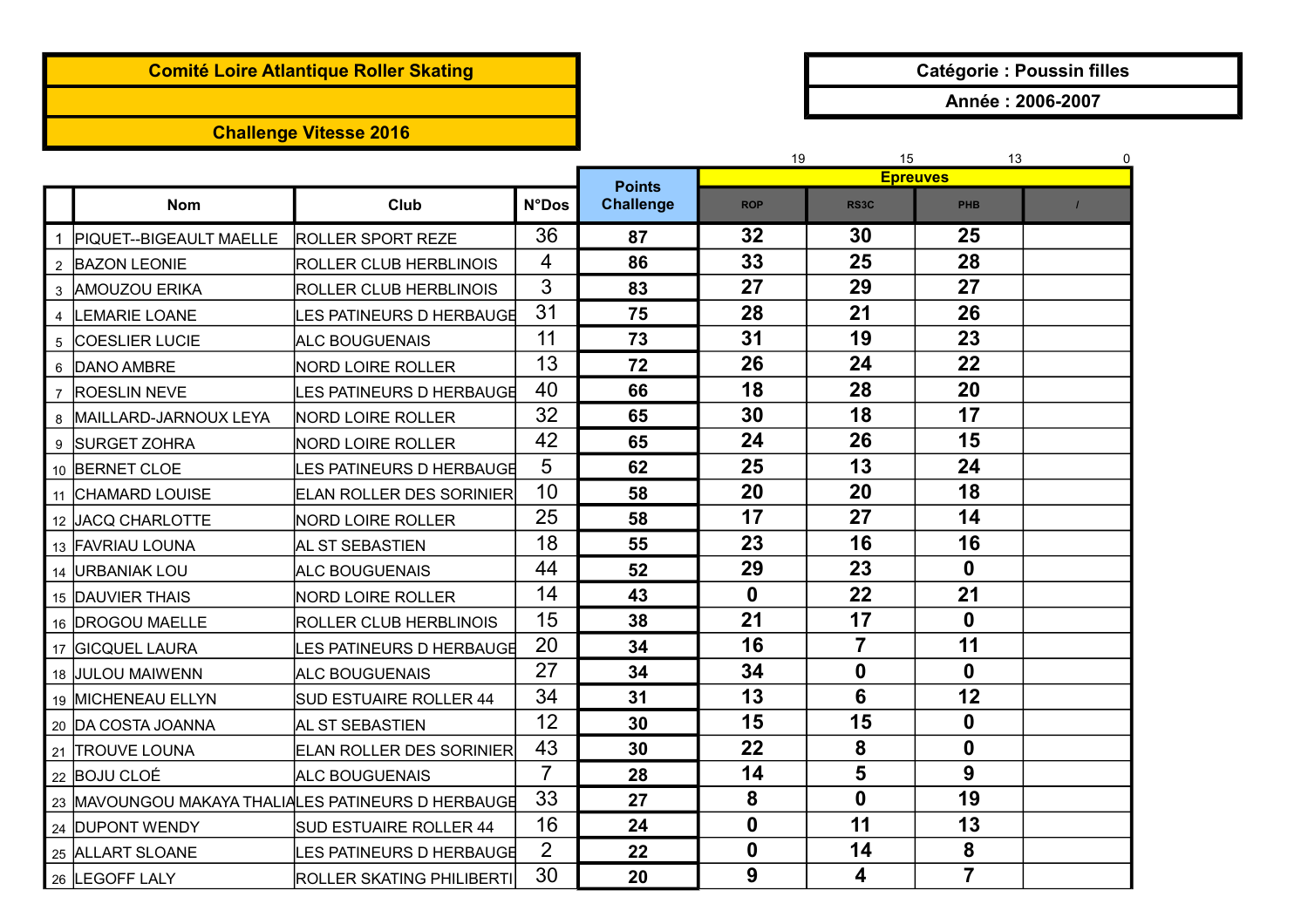| 27 | IISNARD CLAUDIE                                | IAL ST SEBASTIEN                | 24 | 19 | 19           |             |    |  |
|----|------------------------------------------------|---------------------------------|----|----|--------------|-------------|----|--|
|    | 28 KERAUDRAN LENA                              | ROLLER CLUB HERBLINOIS          | 28 | 18 | 6            | 12          |    |  |
|    | 29 BREHIER MELINA                              | <b>SUD ESTUAIRE ROLLER 44</b>   | 8  | 14 | 10           | 0           | 4  |  |
|    | 30 ROUBY MARRO CELIA                           | <b>ROLLER CLUB HERBLINOIS</b>   | 41 | 13 | 11           |             |    |  |
| 31 | HOUSSAYE FOURDRILIS CHLOROLLER CLUB HERBLINOIS |                                 | 22 | 12 | $\mathbf{2}$ | Ω           | 10 |  |
|    | 32 CASTEL ALEXANDRA                            | ASSOCIATION LA CONCORDE         | 9  | 12 | 0            | 10          |    |  |
|    | 33 ILE STER-BETOU LAURA                        | <b>NORD LOIRE ROLLER</b>        | 29 | 12 | 12           | 0           |    |  |
| 34 | <b>PIRES DA ROCHA PUTMAN LOASTA NANTES</b>     |                                 | 37 | 9  | 4            | $\mathbf 0$ | 5  |  |
|    | 35 FRESNAIS CÉLIA                              | ASSOCIATION LA CONCORDE         | 19 | 9  |              | 9           |    |  |
|    | 36 REQUIER JEANNE                              | IAL ST SEBASTIEN                | 39 | 8  | 5            |             |    |  |
|    | 37 PAGES NOÉMIE                                | <b>METALLO SPORT CHANTENAY</b>  | 35 |    |              | 0           | Բ  |  |
|    | 38 QUEMERE NOEMIE                              | <b>ELAN ROLLER DES SORINIER</b> | 38 |    |              | $\bf{0}$    |    |  |
|    | 39 PAPIN EMMA                                  | <b>ALC BOUGUENAIS</b>           | 50 |    | 0            | $\mathbf 2$ |    |  |
|    | 40 HU-PIQUENOT MARGAUX                         | <b>ROLLER SPORT REZE</b>        | 23 |    |              |             |    |  |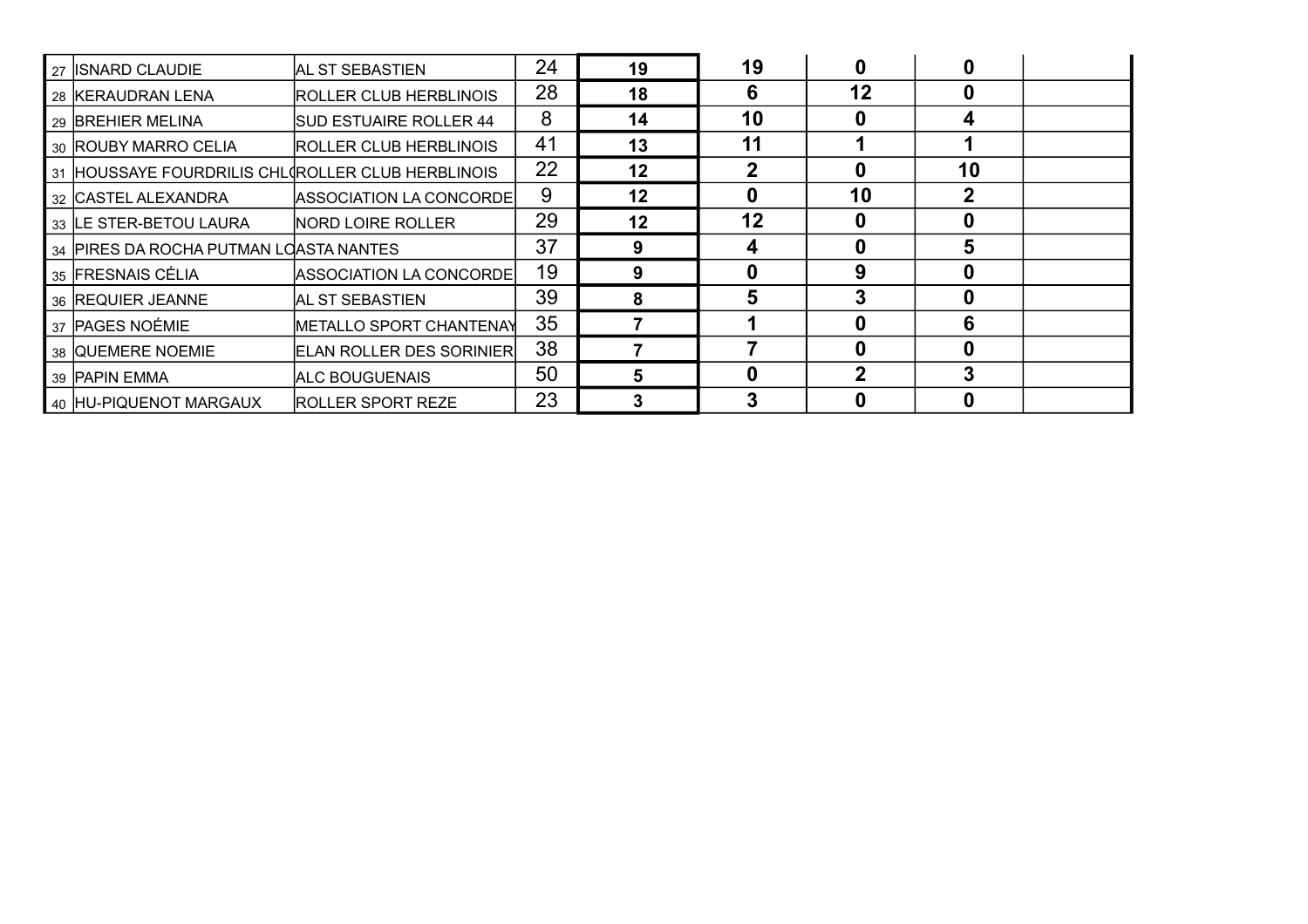## **Comité Loire Atlantique Roller Skating and Catégorie : Poussin garçons**

## **Challenge Vitesse 2016**

**Année : 2006-2007**

|                |                                        |                                  |                |                                   | 14               | 5<br>0                  |                  |  |
|----------------|----------------------------------------|----------------------------------|----------------|-----------------------------------|------------------|-------------------------|------------------|--|
|                | <b>Nom</b>                             | Club                             | <b>N°Dos</b>   | <b>Points</b><br><b>Challenge</b> | <b>ROP</b>       | <b>Epreuves</b><br>RS3C | <b>PHB</b>       |  |
|                |                                        |                                  |                |                                   |                  |                         |                  |  |
| 1              | <b>REMOND MATYS</b>                    | <b>ROLLER SKATING PHILIBERTI</b> | 38             | 73                                | 29               | 24                      | 20               |  |
| $\overline{2}$ | <b>PAVARD SEBASTIEN</b>                | <b>ROLLER SPORT REZE</b>         | 36             | 70                                | 28               | 23                      | 19               |  |
| 3              | <b>DANET MALO</b>                      | <b>ALC BOUGUENAIS</b>            | 10             | 67                                | 27               | 22                      | 18               |  |
|                | <b>GAUTIER CORENTIN</b>                | <b>REZE OLYMPIQUE PATINAGE</b>   | 16             | 58                                | 26               | 16                      | 16               |  |
| 5              | <b>BODET ELOUAN</b>                    | ES PATINEURS D HERBAUGE          | 3              | 58                                | 25               | 18                      | 15               |  |
| 6              | <b>DUCHEMIN NATHAN</b>                 | AL ST SEBASTIEN                  | 11             | 56                                | 22               | 20                      | 14               |  |
| $\overline{7}$ | <b>BOUGRO TIM</b>                      | <b>ALC BOUGUENAIS</b>            | 5              | 50                                | 20               | 17                      | 13               |  |
| 8              | <b>MILCENT MATTEO</b>                  | SUD ESTUAIRE ROLLER 44           | 31             | 48                                | 21               | 15                      | 12               |  |
|                | MARNET ALEXANDRE                       | <b>ALC BOUGUENAIS</b>            | 30             | 47                                | 16               | 14                      | 17               |  |
|                | 10 GILLET MAXIME                       | <b>ALC BOUGUENAIS</b>            | 17             | 43                                | 19               | 19                      | 5                |  |
|                | 11 MORISSEAU CHARLY                    | <b>ALC BOUGUENAIS</b>            | 33             | 34                                | 12               | 12                      | 10               |  |
|                | 12 FARIA LÉANDRO                       | <b>ALC BOUGUENAIS</b>            | 13             | 31                                | 9                | 13                      | $\boldsymbol{9}$ |  |
|                | 13 VARLET-GRANCHER ALEXIS              | <b>ROLLER SKATING PHILIBERTI</b> | 41             | 28                                | 17               | 3                       | 8                |  |
|                | 14 GRONDIN TOM                         | AL ST SEBASTIEN                  | 18             | 26                                | 18               | 8                       | $\mathbf 0$      |  |
|                | 15 BRODU MARTIN                        | <b>ELAN ROLLER DES SORINIER</b>  | $\overline{7}$ | 24                                | 14               | 10                      | $\mathbf 0$      |  |
|                | 16 CHARIER MARTIN                      | <b>REZE OLYMPIQUE PATINAGE</b>   | 8              | 24                                | 24               | $\mathbf 0$             | $\mathbf 0$      |  |
|                | 17 JEANNET DE THANDT LOUISOASTA NANTES |                                  | 21             | 23                                | 23               | $\mathbf 0$             | $\mathbf 0$      |  |
|                | 18 ZOUGGAGH NAËL                       | ALC BOUGUENAIS                   | 46             | 22                                | $\boldsymbol{0}$ | 11                      | 11               |  |
|                | 19 FERRE LILIAN                        | AL ST SEBASTIEN                  | 42             | 21                                | $\mathbf 0$      | 21                      | $\mathbf 0$      |  |
|                | 20 KERC HROM EWEN                      | ES PATINEURS D HERBAUGE          | 23             | 20                                | 5                | 9                       | 6                |  |
|                | 21 VANTILLARD ILIAN                    | <b>NORD LOIRE ROLLER</b>         | 40             | 17                                | 6                | 4                       | $\overline{7}$   |  |
|                | 22 CHAUVET ESTEBAN                     | <b>SUD ESTUAIRE ROLLER 44</b>    | 9              | 17                                | 8                | 5                       | 4                |  |
|                | 23 LE MENTEC SLOAN                     | <b>ALC BOUGUENAIS</b>            | 24             | 15                                | 15               | $\mathbf 0$             | $\mathbf 0$      |  |
|                | 24 LE PAPILLON MATHIS                  | ROLLER CLUB HERBLINOIS           | 25             | 13                                | 13               | $\mathbf 0$             | $\mathbf 0$      |  |
|                | 25 DUJARDIN TITOUAN                    | ES PATINEURS D HERBAUGE          | 12             | 11                                | 11               | $\boldsymbol{0}$        | $\mathbf 0$      |  |
|                | 26 TESSON PAUL                         | ES PATINEURS D HERBAUGE          | 39             | 10                                | 10               | $\mathbf 0$             | $\bf{0}$         |  |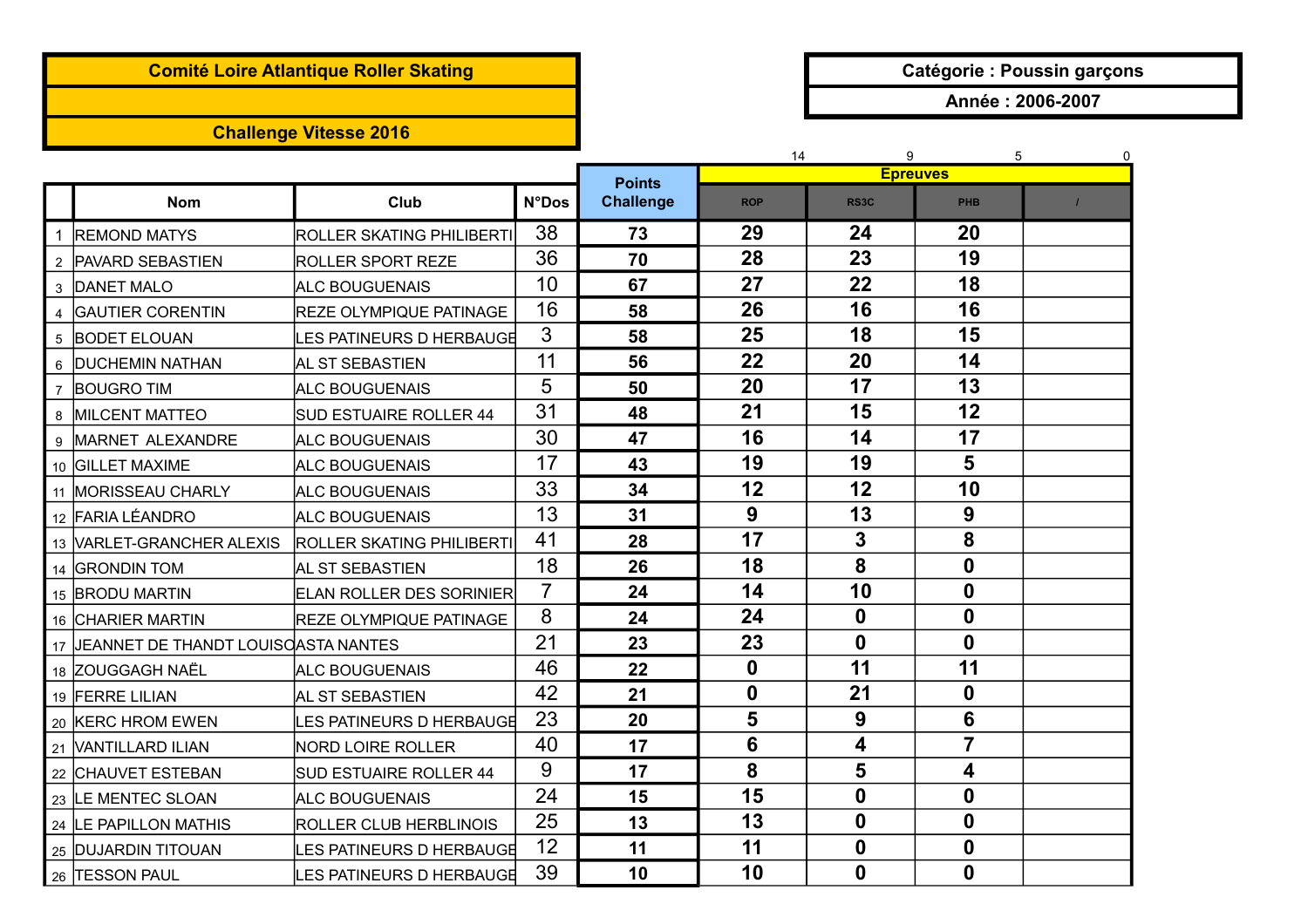| 27 IJOYAU THOMAS | ASSOCIATION LA CONCORDE          | 22 |  |  |  |
|------------------|----------------------------------|----|--|--|--|
| 28 BOUYER HUGO   | <b>ROLLER SKATING PHILIBERTI</b> | 6  |  |  |  |
| 29 BOIDIN DANIIL | NORD LOIRE ROLLER                | 4  |  |  |  |
| 30 IMELERIN NOAH | <b>SUD ESTUAIRE ROLLER 44</b>    | 44 |  |  |  |
| 31 FERCHAL ETHAN | <b>ROLLER SKATING PHILIBERTI</b> | 14 |  |  |  |
| 32 INOUVEAU LEO  | <b>ROLLER SKATING PHILIBERTI</b> | 35 |  |  |  |
| 33 MORO ABEL     | <b>REZE OLYMPIQUE PATINAGE</b>   | 34 |  |  |  |
| 34 NADEAU PIERRE | ALC BOUGUENAIS                   | 45 |  |  |  |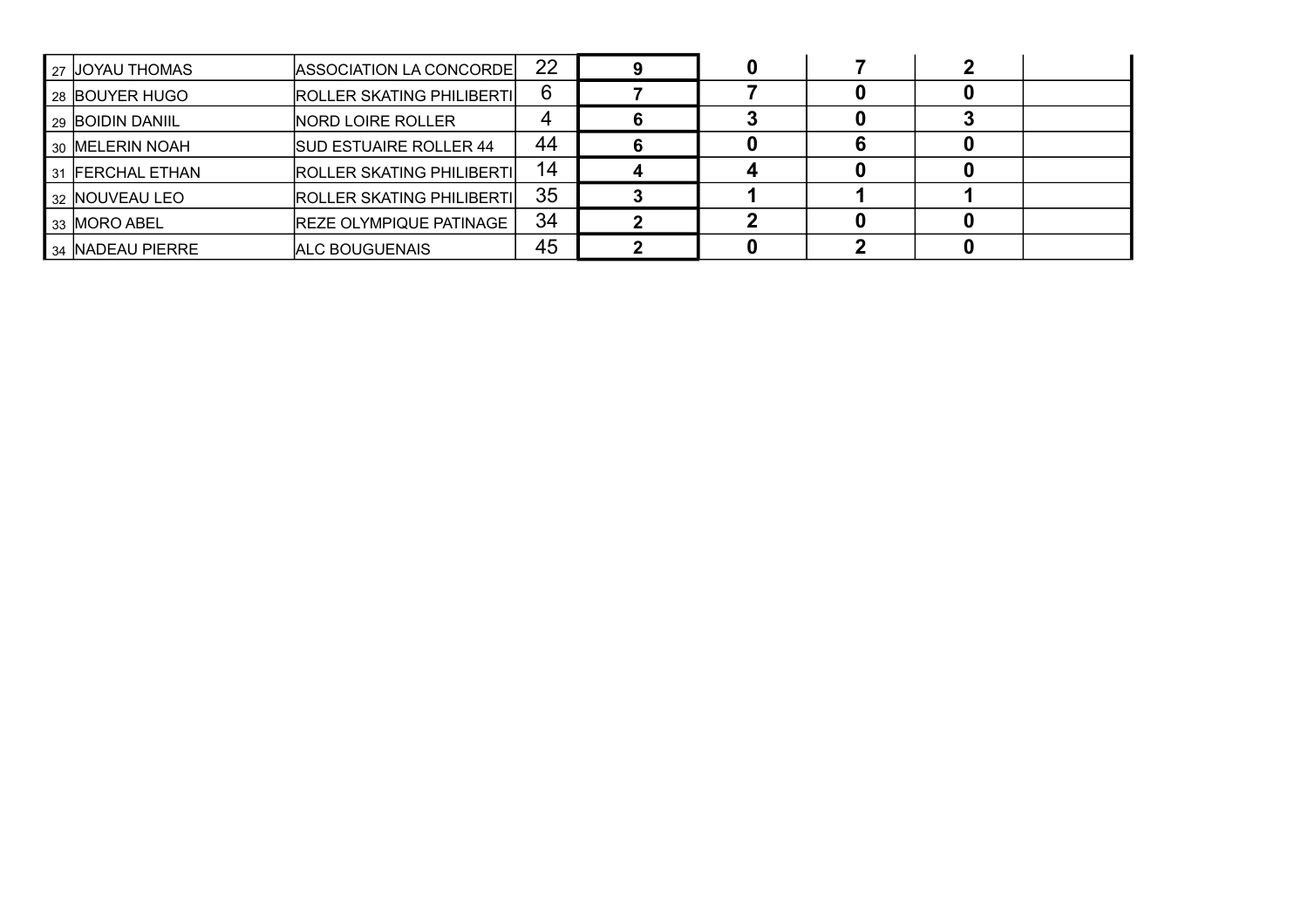# **Comité Loire Atlantique Roller Skating Catégorie : Benjamin filles**

## **Challenge Vitesse 2016**

**Année : 2004-2005**

|                |                            |                                  |                |                  | 3                | $\mathbf{1}$            | $\overline{2}$   | $\mathbf{0}$ |
|----------------|----------------------------|----------------------------------|----------------|------------------|------------------|-------------------------|------------------|--------------|
|                |                            |                                  |                | <b>Points</b>    |                  |                         | <b>Epreuves</b>  |              |
|                | <b>Nom</b>                 | Club                             | <b>N°Dos</b>   | <b>Challenge</b> | <b>ROP</b>       | <b>RS3C</b>             | <b>PHB</b>       |              |
| $\mathbf 1$    | <b>ULVOAS CAMILLE</b>      | ROLLER CLUB HERBLINOIS           | 42             | 46               | 18               | 11                      | 17               |              |
|                | 2 CLOUET EMELINE           | <b>ASSOCIATION LA CONCORDE</b>   | 11             | 44               | 16               | 14                      | 14               |              |
| 3              | <b>GUILLOU LISON</b>       | <b>IELAN ROLLER DES SORINIER</b> | 19             | 39               | 15               | 13                      | 11               |              |
| 4              | <b>MODICOM LEA</b>         | NORD LOIRE ROLLER                | 33             | 34               | 14               | 8                       | 12               |              |
| 5              | <b>CHARRIER NOELIE</b>     | <b>ASSOCIATION LA CONCORDE</b>   | 9              | 34               | 17               | 9                       | 8                |              |
| 6              | <b>BATY MARGOT</b>         | AL ST SEBASTIEN                  | 3              | 32               | 12               | 10                      | 10               |              |
| $\overline{7}$ | <b>SULMONT YONA</b>        | ASTA NANTES                      | 39             | 31               | $\boldsymbol{0}$ | 15                      | 16               |              |
| 8              | <b>CHEVALIER WILHEMINA</b> | ROLLER CLUB HERBLINOIS           | 10             | 26               | 9                | 12                      | 5                |              |
| 9              | LONCHANT LORIANE           | <b>REZE OLYMPIQUE PATINAGE</b>   | 30             | 25               | 10               | 0                       | 15               |              |
|                | 10 LE SAUX RACHEL          | <b>ALC BOUGUENAIS</b>            | 29             | 24               | 11               | $\mathbf 0$             | 13               |              |
|                | 11 ANAYA GUÉNAËL           | ASSOCIATION LA CONCORDE          | $\overline{2}$ | 20               | 13               | $\overline{7}$          | $\mathbf 0$      |              |
|                | 12 JACQUOT GARANCE         | <b>ELAN ROLLER DES SORINIER</b>  | 23             | 17               | 8                | $\mathbf 0$             | $\boldsymbol{9}$ |              |
|                | 13 DRAOULEC EMMA           | SUD ESTUAIRE ROLLER 44           | 13             | 11               | $5\phantom{1}$   | $\mathbf 0$             | 6                |              |
|                | 14 KERHAMON LISA           | ASTA NANTES                      | 24             | 11               | 3                | 5                       | 3                |              |
|                | 15 DUPLAT-LANCELOT SARAH   | <b>ROLLER SPORT REZE</b>         | 14             | 10               | $\overline{2}$   | 1                       | $\overline{7}$   |              |
|                | 16 LANGLAIS LOLA           | <b>NORD LOIRE ROLLER</b>         | 26             | 9                | 1                | 4                       | 4                |              |
|                | 17 HOYET CHLOE             | <b>REZE OLYMPIQUE PATINAGE</b>   | 20             | 9                | $\overline{7}$   | $\overline{\mathbf{2}}$ | $\mathbf 0$      |              |
|                | 18 POTTIER ELINE           | AL ST SEBASTIEN                  | 37             | 6                | 6                | $\boldsymbol{0}$        | $\mathbf 0$      |              |
|                | 19 TAOC VALENTINE          | ASSOCIATION LA CONCORDE          | 45             | 6                | $\boldsymbol{0}$ | 6                       | $\mathbf 0$      |              |
|                | 20 AMIN SALMA              | <b>ELAN ROLLER DES SORINIER</b>  | 1              | 4                | 4                | $\mathbf 0$             | $\mathbf 0$      |              |
|                | 21 OUATTARA INÈS           | ASSOCIATION LA CONCORDE          | 44             | 3                | $\mathbf 0$      | 3                       | $\bf{0}$         |              |
|                | 22 DOUSET DARA             | OIRE DIVATTE                     | 12             | $\overline{2}$   | $\boldsymbol{0}$ | $\boldsymbol{0}$        | $\overline{2}$   |              |
|                | 23 TETEDOIE FLAVIE         | OIRE DIVATTE                     | 41             | 1                | $\mathbf 0$      | $\mathbf 0$             |                  |              |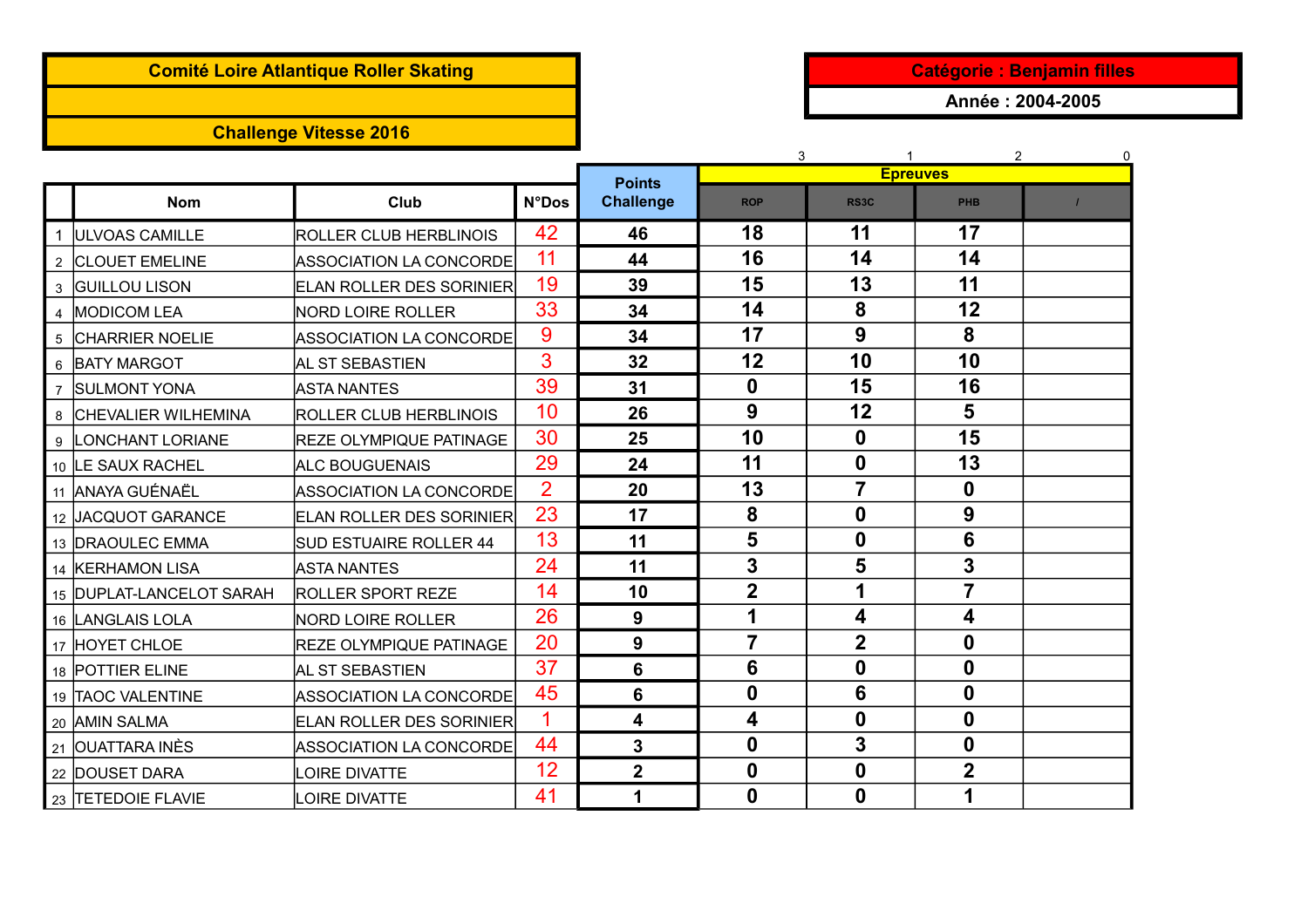## **Comité Loire Atlantique Roller Skating and Catégorie in the Catégorie : Benjamin garçons**

## **Challenge Vitesse 2016**

**Année : 2004-2005**

|   |                                                     |                                |                | <b>Points</b>    |                  |                   | <b>Epreuves</b> |  |
|---|-----------------------------------------------------|--------------------------------|----------------|------------------|------------------|-------------------|-----------------|--|
|   | <b>Nom</b>                                          | Club                           | <b>N°Dos</b>   | <b>Challenge</b> | <b>ROP</b>       | RS <sub>3</sub> C | <b>PHB</b>      |  |
|   | VERMELIN-GUEDON ACHILLE REZE OLYMPIQUE PATINAGE     |                                | 29             | 34               | 14               | 11                | 9               |  |
|   | 2  LANDAIS JOCELYN                                  | ASSOCIATION LA CONCORDE        | 14             | 29               | 12               | 9                 | 8               |  |
|   | 3 DUGAS FLAVIEN                                     | <b>ROLLER SPORT REZE</b>       | 11             | 22               | 11               | 6                 | 5               |  |
|   | 4 BOSS LUCAS                                        | <b>ES PATINEURS D HERBAUGE</b> | 4              | 22               | 8                | 10                | 4               |  |
|   | 5 TEKPAH ALOHOETEY TETEVI ROLLER CLUB HERBLINOIS    |                                | 26             | 20               | 9                | 5                 | 6               |  |
|   | 6 RAYMOND BAPTISTE                                  | REZE OLYMPIQUE PATINAGE        | 23             | 20               | 13               | 7                 | 0               |  |
|   | <b>AUBRY ROBIN</b>                                  | <b>NORD LOIRE ROLLER</b>       |                | 15               | $\mathbf 0$      | 8                 | 7               |  |
|   | <b>LEBEAUPIN ARMAND</b>                             | <b>ES PATINEURS D HERBAUGE</b> | 16             | 13               | 10               | 0                 | 3               |  |
| 9 | <b>ETIENNE MAEL</b>                                 | ROLLER CLUB HERBLINOIS         | 12             | 9                | 3                | 4                 | $\overline{2}$  |  |
|   | 10 REY AUBIN                                        | ES PATINEURS D HERBAUGE        | 24             | 8                | 6                | $\overline{2}$    | 0               |  |
|   | 11 BENS CLEMENT                                     | <b>ASTA NANTES</b>             | $\overline{2}$ | 7                | $5\phantom{1}$   | 1                 |                 |  |
|   | 12 LE GOFF BUFFA POTENTE CALES PATINEURS D HERBAUGE |                                | 15             |                  | 7                | 0                 | 0               |  |
|   | 13 THIERRY OSCAR                                    | ROLLER CLUB HERBLINOIS         | 27             | 4                | 4                | 0                 | 0               |  |
|   | 14 DE CHATILLON CORENTIN                            | ASSOCIATION LA CONCORDE        | 30             | $\mathbf{3}$     | $\boldsymbol{0}$ | 3                 | 0               |  |
|   | 15 POTTIER ROMAIN                                   | AL ST SEBASTIEN                | 22             | $\mathbf{2}$     | $\overline{2}$   | 0                 | 0               |  |
|   | 16 IDE BEAUMAIS PIERRICK                            | <b>METALLO SPORT CHANTENAY</b> | $\overline{7}$ |                  |                  | 0                 | 0               |  |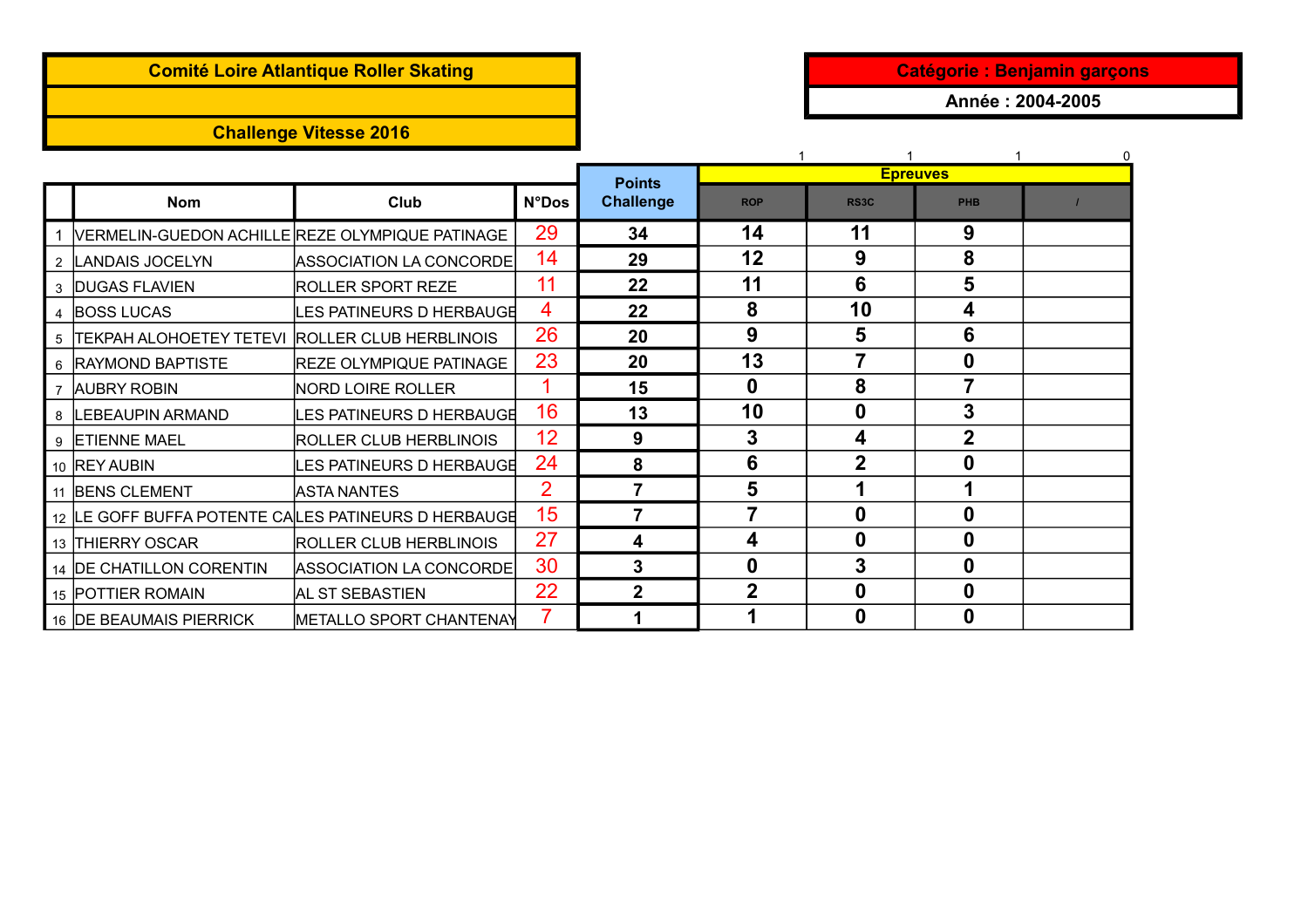## **Comité Loire Atlantique Roller Skating and Catégorie in the Catégorie : -18 filles**

## **Challenge Vitesse 2016**

**Année : 1998-2003**

|  |                                        |                                  |                | 3                |                  |                   | $\Omega$         |  |
|--|----------------------------------------|----------------------------------|----------------|------------------|------------------|-------------------|------------------|--|
|  |                                        |                                  |                | <b>Points</b>    | <b>Epreuves</b>  |                   |                  |  |
|  | <b>Nom</b>                             | Club                             | <b>N°Dos</b>   | <b>Challenge</b> | <b>ROP</b>       | RS <sub>3</sub> C | PHB              |  |
|  | 1 FANET CARMEN                         | <b>IREZE OLYMPIQUE PATINAGE</b>  | 5              | 46               | 17               | 14                | 15               |  |
|  | 2 BOUYER SARAH                         | <b>REZE OLYMPIQUE PATINAGE</b>   |                | 45               | 16               | 15                | 14               |  |
|  | 3  GALLIEZ LOELIA                      | ASSOCIATION LA CONCORDE          | $\overline{7}$ | 39               | 13               | 13                | 13               |  |
|  | 4 FAVRIAU JADE                         | <b>AL ST SEBASTIEN</b>           | 6              | 37               | 15               | 10                | 12               |  |
|  | 5 VOINEAU ORLANE                       | <b>ASSOCIATION LA CONCORDE</b>   | 24             | 34               | 14               | 12                | 8                |  |
|  | 6   GAUTHIER ALICE                     | <b>ROLLER SPORT REZE</b>         | 9              | 32               | 12               | 11                | 9                |  |
|  | 7 HALLEREAU ELISE                      | <b>NORD LOIRE ROLLER</b>         | 12             | 29               | 11               | 8                 | 10               |  |
|  | 8 MOINARD ROSE                         | ASSOCIATION LA CONCORDE          | 18             | 24               | 9                | 9                 | 6                |  |
|  | 9 PANNETIER STEPHANIE                  | <b>ALC BOUGUENAIS</b>            | 19             | 20               | $\mathbf{3}$     | 6                 | 11               |  |
|  | 10 JEANNET DE THANDT LEELOUASTA NANTES |                                  | 15             | 18               | 18               | $\boldsymbol{0}$  | $\boldsymbol{0}$ |  |
|  | 11 SAUVE LOUISE                        | <b>AL ST SEBASTIEN</b>           | 22             | 17               | 10               | 7                 | $\boldsymbol{0}$ |  |
|  | 12 JOYAU AMELIE                        | ASSOCIATION LA CONCORDE          | 16             | 14               | 8                | 4                 | $\overline{2}$   |  |
|  | 13 GUISSEAU MEGANE                     | <b>IELAN ROLLER DES SORINIER</b> | 11             | 11               | 6                | $\boldsymbol{0}$  | 5                |  |
|  | 14 IOVANESCU MARIA SIMONA              | <b>IALC BOUGUENAIS</b>           | 14             | 10               | 1                | $\overline{2}$    |                  |  |
|  | 15 CHARIER OPHELIE                     | <b>REZE OLYMPIQUE PATINAGE</b>   | $\overline{2}$ | 9                | 5                | 3                 |                  |  |
|  | 16  GUILLOU ANNAELLE                   | <b>IAL ST SEBASTIEN</b>          | 10             | 9                | 4                | 5                 | $\boldsymbol{0}$ |  |
|  | 17 PESNOT CLEMENCE                     | IASTA NANTES                     | 20             | 7                | $\overline{2}$   | $\mathbf 1$       | 4                |  |
|  | 18 <b>DENOUAL LOU</b>                  | <b>AL ST SEBASTIEN</b>           | 3              | 7                | $\overline{7}$   | $\boldsymbol{0}$  | $\boldsymbol{0}$ |  |
|  | 19 SERAIN LENA                         | <b>REZE OLYMPIQUE PATINAGE</b>   | 23             | 3                | $\boldsymbol{0}$ | $\boldsymbol{0}$  | 3                |  |